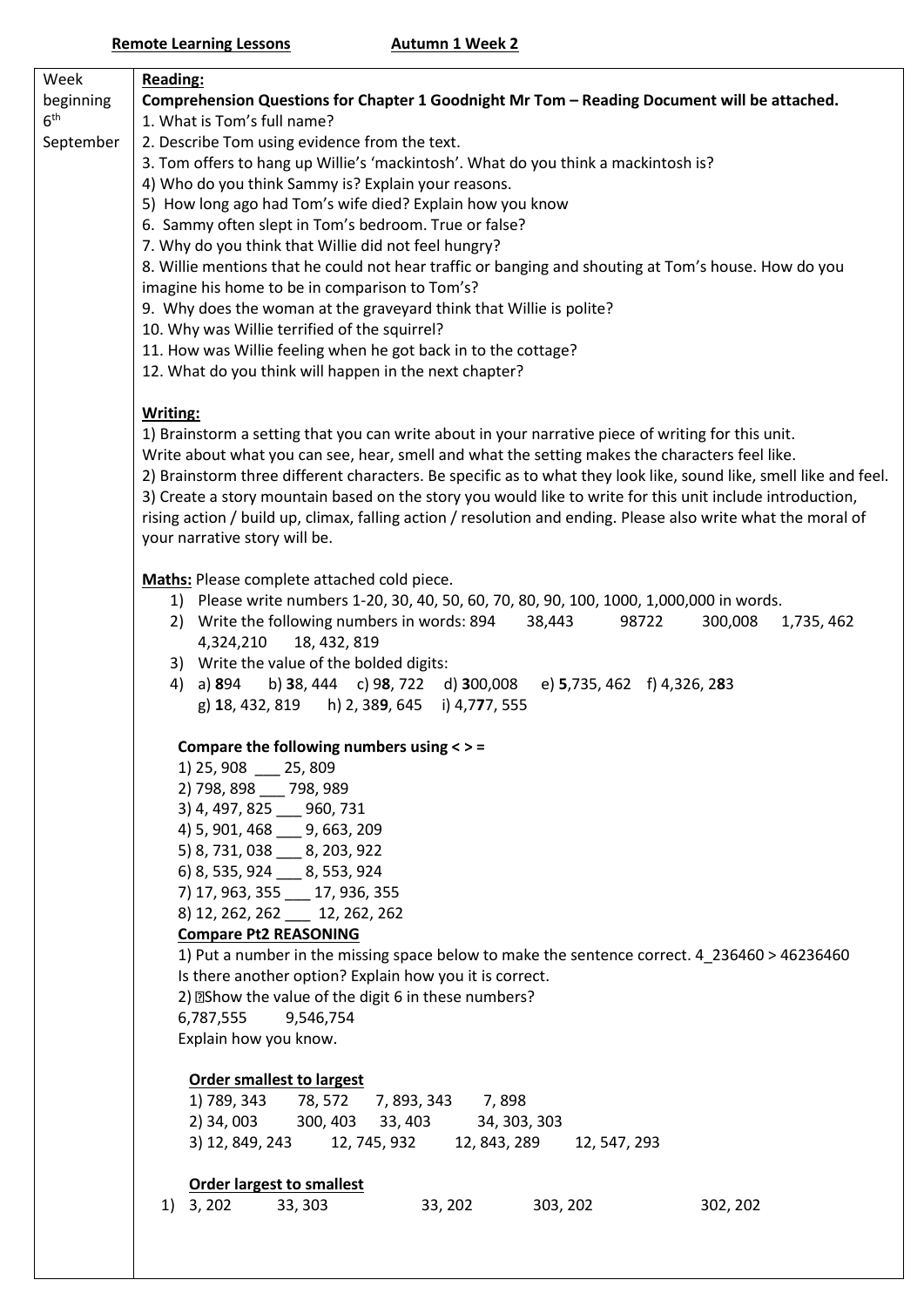### **Maths Continued:**

### **Order largest to smallest**

| 2) 8,892,912    | 88, 290, 912                                       |  | 98, 902, 912              | 9, 892, 912 |  |
|-----------------|----------------------------------------------------|--|---------------------------|-------------|--|
| 3) 37, 304, 201 | 73, 403, 201                                       |  | 37, 304, 012 73, 403, 210 |             |  |
| 4) 43, 823, 389 | 34, 182, 93 24, 182, 983 43, 382, 389 43, 332, 389 |  |                           |             |  |

**Science:** Research the symbols to represent the different components in an electrical circuit and draw / label a simple circuit.

### **Geography:**

Complete the mini quiz below (to show previous knowledge). Then on a separate page research the answers you were not sure of.

- 1) Where do we live? Be specific not just the town.
- 2) What are the different countries and capital cities in the United Kingdom?
- 3) What is England surrounded by? Be specific if possible.
- 4) What is the capital city of the U.K.
- 5) What are the names of the different continents?
- 6) List the oceans in the world.
- 7) Describe the different types of weather.
- 8) What is an anemometer? How do you use this device?
- 9) List as many of the countries you know that are a part of Europe and their capital cities.
- 10) List major rivers and mountains that you know around the UK

**Computing:** Research the following codes:

Pig Pen Code

Nth Letter Cipher

Caesar Cipher

Acrostic Paragraph Code

Date Shift Cipher

Use the information about these codes to solve the code breaking activity. Extension: Read about code breaking Bletchy Park.

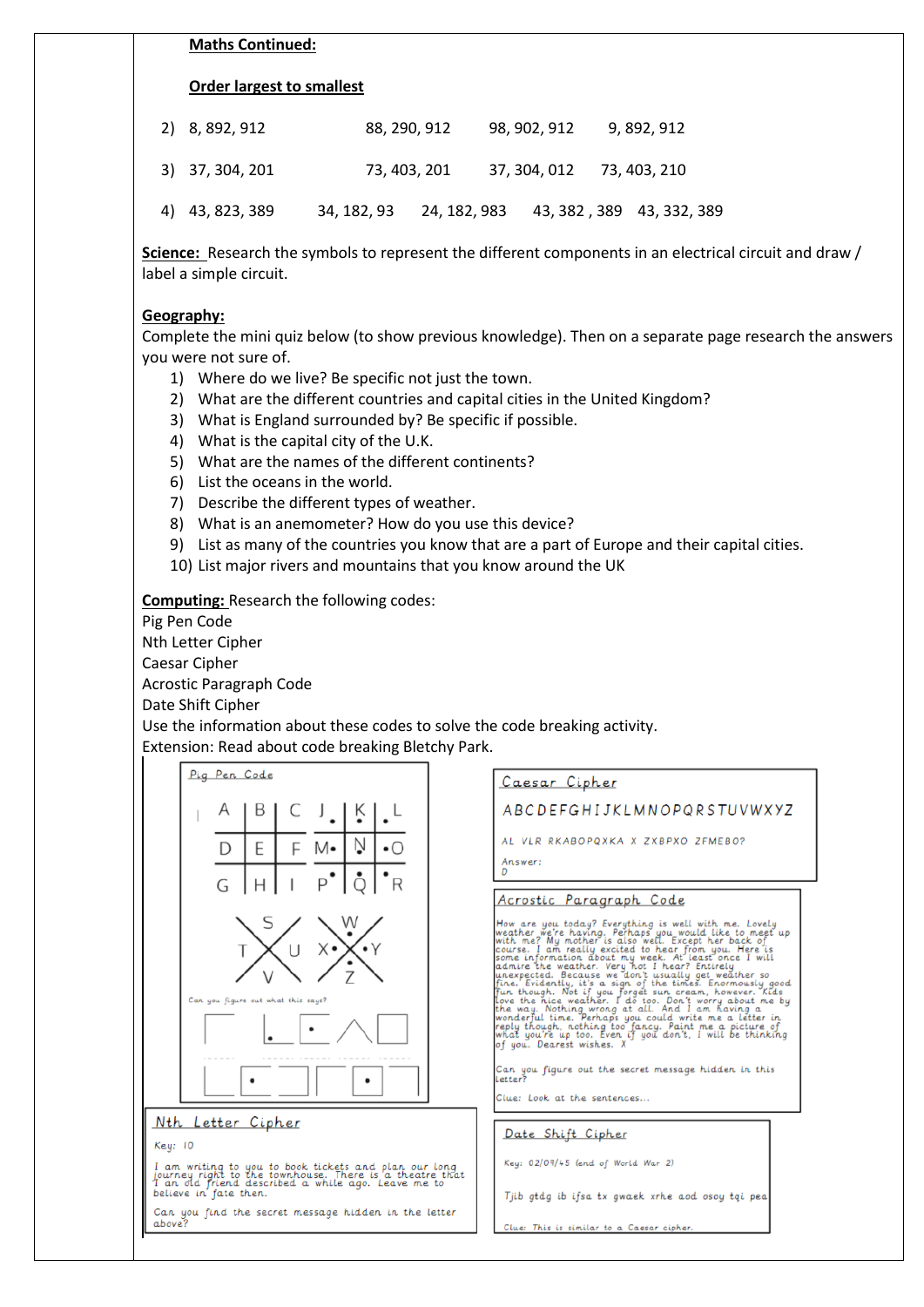**Art:** Research Batik and create your own brainstorm map of what you have found (facts / images that you can draw). Compare the differences from where Batik originates. Research the process of Batik. **RE:** Research what it means to be a Humanist and their symbol. Explain the significance of the Happy Human symbol. Draw the outline of a person and inside the person write what makes us human. Outside of the person drawn, write what influences us. **PSHE:** Piece 1: My year ahead Discuss/research Tom Daley's life and his achievement of winning a bronze medal at 2012 Olympics (watch clips attached) **Questions to answer:** How do you think Tom felt winning a medal? What barriers might he have had to face in his life? How might he have overcome these? • Note down your hopes/dreams and worries/fears for year 6. **Questions to answer:** What are your barriers? How will you overcome these? How will you achieve your dreams and goals? Tom Daley diving clip: <https://youtu.be/warMuIPDhP8> Tom Daley 2012 bronze interview clip: <https://youtu.be/Zp2x8Wqa5yQ> **PE:** Dance Download the just dance app and have a go: https://justdancenow.com/ OR follow along to some videos on just dance. What is your favourite? https://www.youtube.com/channel/UC5- 3tkqR92QINQyCrVocb1Q

### **Remote Learning Lessons Autumn 1 Week 3**

Consider:

| Week             | <b>Reading:</b>                                                                                        |
|------------------|--------------------------------------------------------------------------------------------------------|
| beginning        | Comprehension Questions for Chapter 2 Goodnight Mr Tom - Reading Document will be attached.            |
| 13 <sup>th</sup> | Chapter 2                                                                                              |
| September        | 1. Why is Willie apprehensive about Sammy sitting at his feet?                                         |
|                  | 2. Why will Tom show Willie some pictures of thatched houses when they get home?                       |
|                  | 3. Why does Willie watch the milking so intently?                                                      |
|                  | 4. What is the name of the six year old girl who lives at the farm?                                    |
|                  | 5. Why is the chapter called 'Little Weirwold'?                                                        |
|                  | 6. On page 32, how do Willie's actions show that he is hungry?                                         |
|                  | 7. What is meant by the word 'romp' in the sentence, 'needs a good romp in the fields'?                |
|                  | 8. What is Mrs Fletcher talking about in the paragraph that starts 'I entgot room meself'?             |
|                  | 9. Why does Tom point out things around them to Willie? For example, the bird and the cow?             |
|                  | 10. Why are the villagers putting black material on their windows?                                     |
|                  | 11. What clues in the text tell you that this book was set in the past?                                |
|                  | 12. Why does the author use mostly longer sentences punctuated with commas?                            |
|                  | 13. Why is the book called 'Goodnight Mister Tom'?                                                     |
|                  | 14. What is the author comparing Willie to when he says 'wormed his way to the end of the armchair and |
|                  | slid on to the floor'? Why does the author do this?                                                    |
|                  | 15. What is meant by the word 'ecstatically'?                                                          |
|                  | 16. Why and how does Tom think Mrs Fletcher can help him?                                              |
|                  | 17. What words could be used to describe Mrs Fletcher, use the text for evidence.                      |
|                  | 18. What does Tom mean when he mentions that there is not much difference in size to Lucy and Willie?  |
|                  | Why has he pointed this out to Roe?                                                                    |
|                  | 19. What is unusual about the brown paper bag containing Willie's things?                              |
|                  | 20. Why does Willie flinch when Tom is helping him to undress?                                         |
|                  | 21. How does the author make you feel sympathetic towards Willie?                                      |
|                  |                                                                                                        |
|                  | Writing: To be sent on class dojo daily.<br>Maths: To be sent on class dojo daily.                     |
|                  |                                                                                                        |
|                  | Science:                                                                                               |
|                  | 1. Research simple, series and parallel circuits.                                                      |
|                  | Draw and label a simple and a parallel circuit.<br>2.                                                  |
|                  | 3.<br>Research and list examples of when each type of circuit is used.                                 |
|                  |                                                                                                        |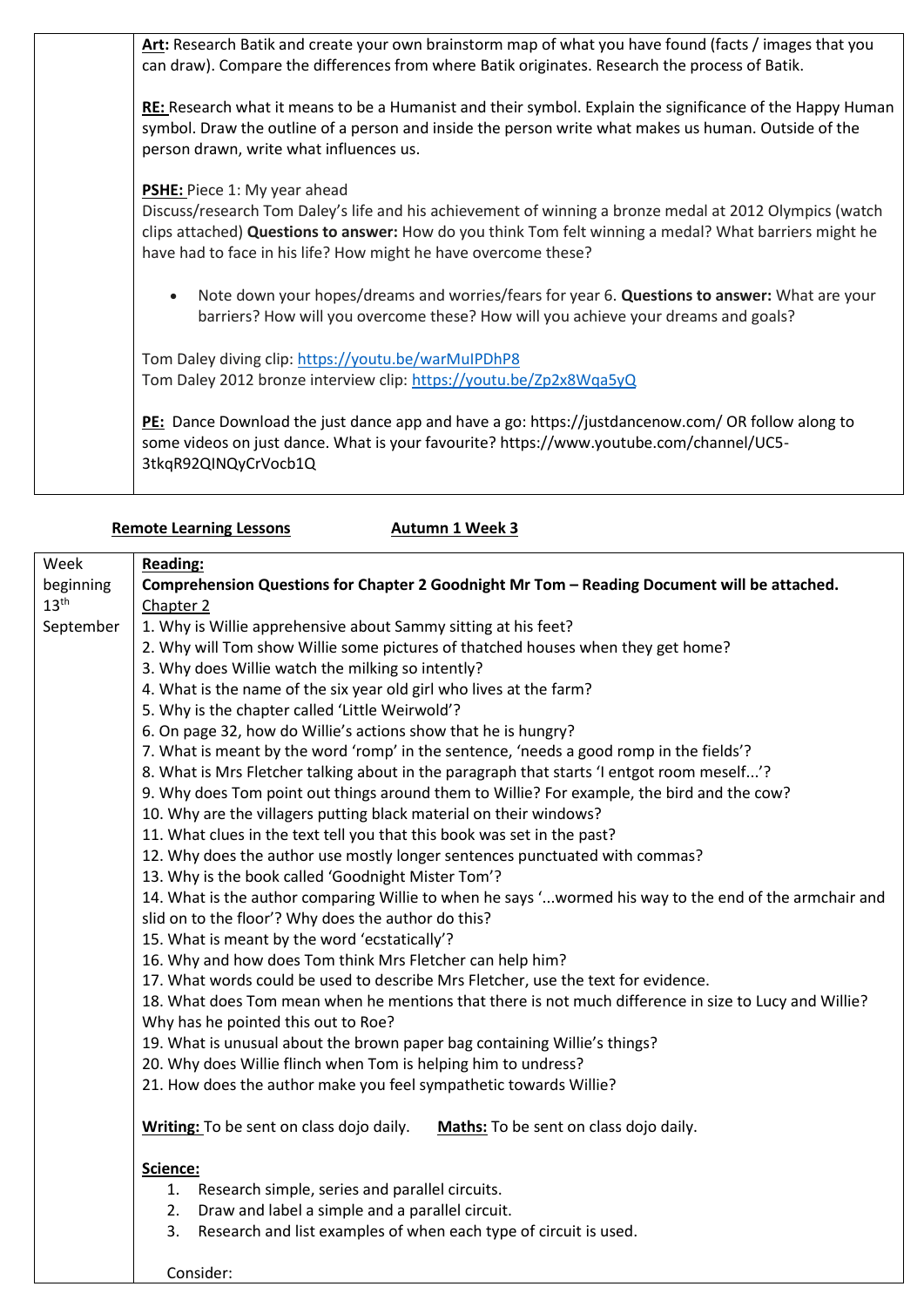What will happen if we add more bulbs to a circuit? What will happen if we add more batteries to a circuit?

Write your predictions. Watch the two videos below. Adding more bulbs to a circuit. [https://classroom.thenational.academy/lessons/what-are-the-different-components-in-an-electrical](https://classroom.thenational.academy/lessons/what-are-the-different-components-in-an-electrical-circuit-cdk34d?activity=video&step=2&view=1)[circuit-cdk34d?activity=video&step=2&view=1](https://classroom.thenational.academy/lessons/what-are-the-different-components-in-an-electrical-circuit-cdk34d?activity=video&step=2&view=1) Adding more batteries to a circuit.

[Adding batteries in a circuit -](https://www.youtube.com/watch?v=w3szTiS5z1Q) YouTube

## **Geography:**

Continuous Provision: Research and write about the following: Equator, Northern / Southern Hemisphere, Climate and settlement.

Research and answer the following questions:

What are natural disasters?

What are the layers of the Earth (draw a diagram to demonstrate)?

What is Pangea?

## **Computing:**

Research the following codes: Pig Pen Code Nth Letter Cipher Caesar Cipher Acrostic Paragraph Code Date Shift Cipher

Use the information about these codes to solve the code breaking activity. Extension: Read about code breaking Bletchy Park.



**Art:** Create a research fact sheet (mind map) on Batik Include

- · Where it originated
- · The process
- · What countries and cultures it's commonly used in
- · What products Batik is used on
- · What is a Tjanting tool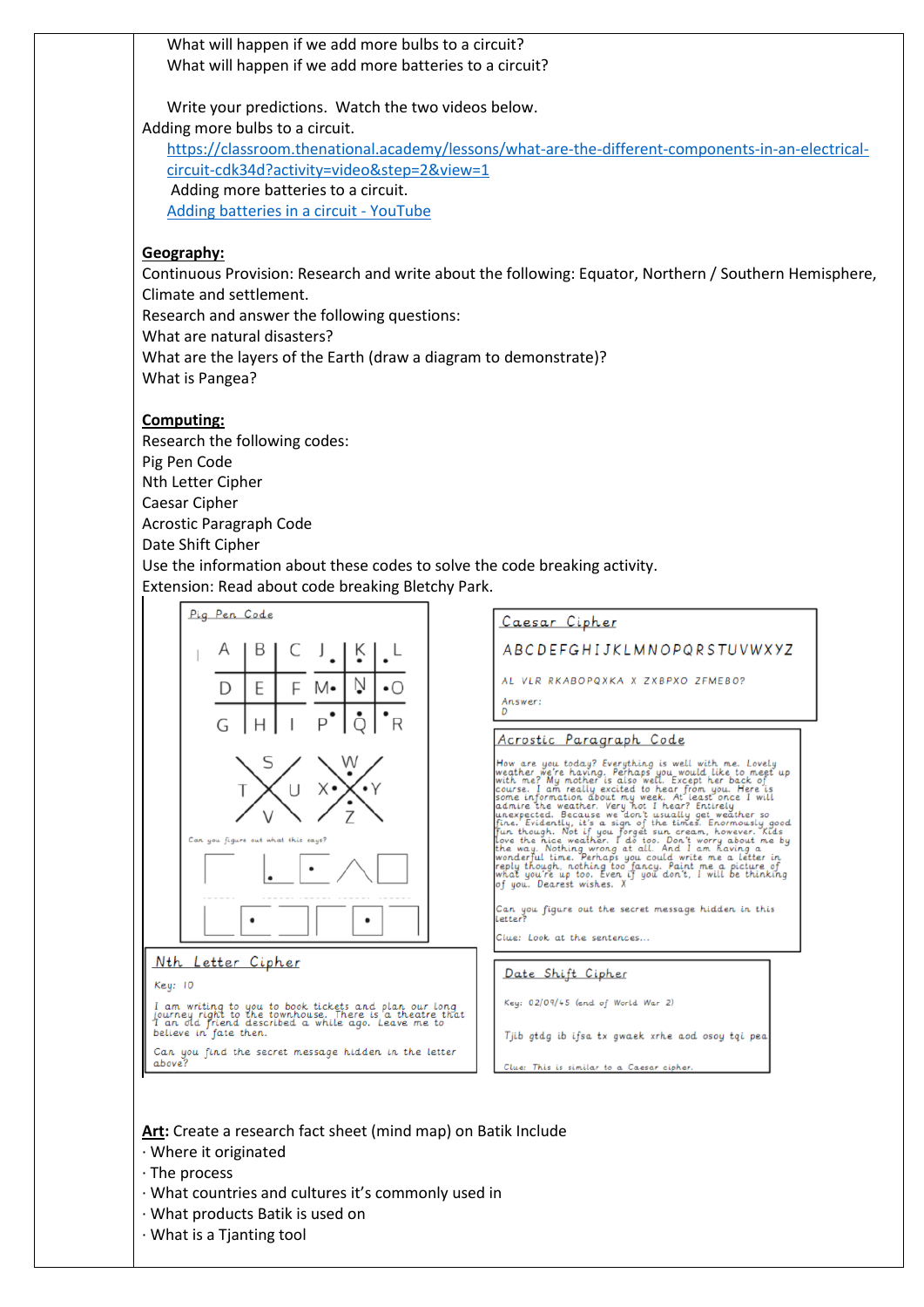| RE: For Humanists the Golden Rule is:                                                                         |
|---------------------------------------------------------------------------------------------------------------|
| "Treat other people as you would like them to treat you".                                                     |
| Think about one rule you follow; who made the rule and what is its purpose.                                   |
| Now think about our school rules/expectations                                                                 |
| Write about what would school be like if there were no rules? Would we all get along with each other?         |
| Would school life be fair?                                                                                    |
| Identify and record one single rule you feel should guide human actions.                                      |
|                                                                                                               |
| PSHE: Piece 2: Being a global citizen 1 LO: To understand my own wants and needs and can compare these        |
| with children in different communities.                                                                       |
|                                                                                                               |
| · Divide page into 10 equal boxes (5 either side). Answer following questions in left hand column: 1. What is |
| your favourite subject at school? 2. Write 3 words to describe how you feel about coming to this school. 3.   |
| Write 3 words to describe how you feel about going to secondary school. 4. What is your ambition for when     |
| you leave school? 5. What is your favourite chocolate bar? Leave right hand boxes free for later.             |
|                                                                                                               |
| · Debrief on question 5. Children vote on class' favourite chocolate bar, discuss how much chocolate bars     |
| cost, how they feel if they were not allowed to eat chocolate anymore and do they know how chocolate is       |
| made and what it is made from.                                                                                |
|                                                                                                               |
| · Watch the 3-part series on cocoa production in Ghana. www.bbc.co.uk/education/clips/zsjr87h (part 1/3)      |
| www.bbc.co.uk/education/clips/zgtwmp3 (part2/3) www.bbc.co.uk/education/clips/z8yxn39 (part 3/3)              |
|                                                                                                               |
| · Create three questions for a class quiz about the clips just watched.                                       |
|                                                                                                               |
| · Complete right hand column boxes from earlier answering the same questions but as if they are one of the    |
| children from the clips. Compare the answers, similarities and differences (attitudes to school? Attitudes    |
| and experience of chocolate?)                                                                                 |
|                                                                                                               |
| PE: Dance Download the just dance app and have a go: https://justdancenow.com/ OR follow along to             |
| some videos on just dance. What is your favourite? https://www.youtube.com/channel/UC5-                       |
| 3tkqR92QINQyCrVocb1Q                                                                                          |
|                                                                                                               |

| <b>Remote Learning Lessons</b> |
|--------------------------------|
|--------------------------------|

**Autumn 1 Week 4** 

| Week             | <b>Reading:</b>                                                                                                |
|------------------|----------------------------------------------------------------------------------------------------------------|
| beginning        | Comprehension Questions for Chapter 3 Goodnight Mr Tom - Reading Document will be attached.                    |
| 20 <sup>th</sup> | <b>Chapter 3</b>                                                                                               |
| September        | 1. Why is Willie so desperate to wear his socks?                                                               |
|                  | 2. Why does Tom write the postcard on Willie's behalf?                                                         |
|                  | 3. How does Willie 'read' books?                                                                               |
|                  | 4. What is meant by the term 'pooh-poohed'?                                                                    |
|                  | 5. Who had been talking about Willie to the village?                                                           |
|                  | 6. What is Tom referring to when he says 'Blimmin' blue'? Explain how you know.                                |
|                  | 7. Why is Willie worried about writing a postcard?                                                             |
|                  | 8. What body language does Willie show that implies he is scared of the horse?                                 |
|                  | 9. Why does Tom say that Sammie is a mind reader?                                                              |
|                  | 10. Why did Willie feel ashamed whilst at the table? Give reasons for your answer.                             |
|                  | 11. Why does Willie not think much about his birthday?                                                         |
|                  | 12. Why does the doctor assume Willie is five or six years old?                                                |
|                  | 13. Has Tom changed his mind about building an air-raid shelter? Explain your answer.                          |
|                  | 14. Why are so many people huddled around the wireless?                                                        |
|                  | 15. Why does the author share Willie's troubles in so much detail at the beginning of the chapter?             |
|                  | 16. Was Willie's schooling so far a positive or negative experience? Use evidence from the text to support you |
|                  | 17. The postmaster says to Willie that he will have to mind his Ps and Qs. What does he mean by this, and hov  |
|                  | Willie interpret it?                                                                                           |
|                  |                                                                                                                |
|                  | Writing: To be sent on class dojo daily.<br>Maths: To be sent on class dojo daily.                             |
|                  |                                                                                                                |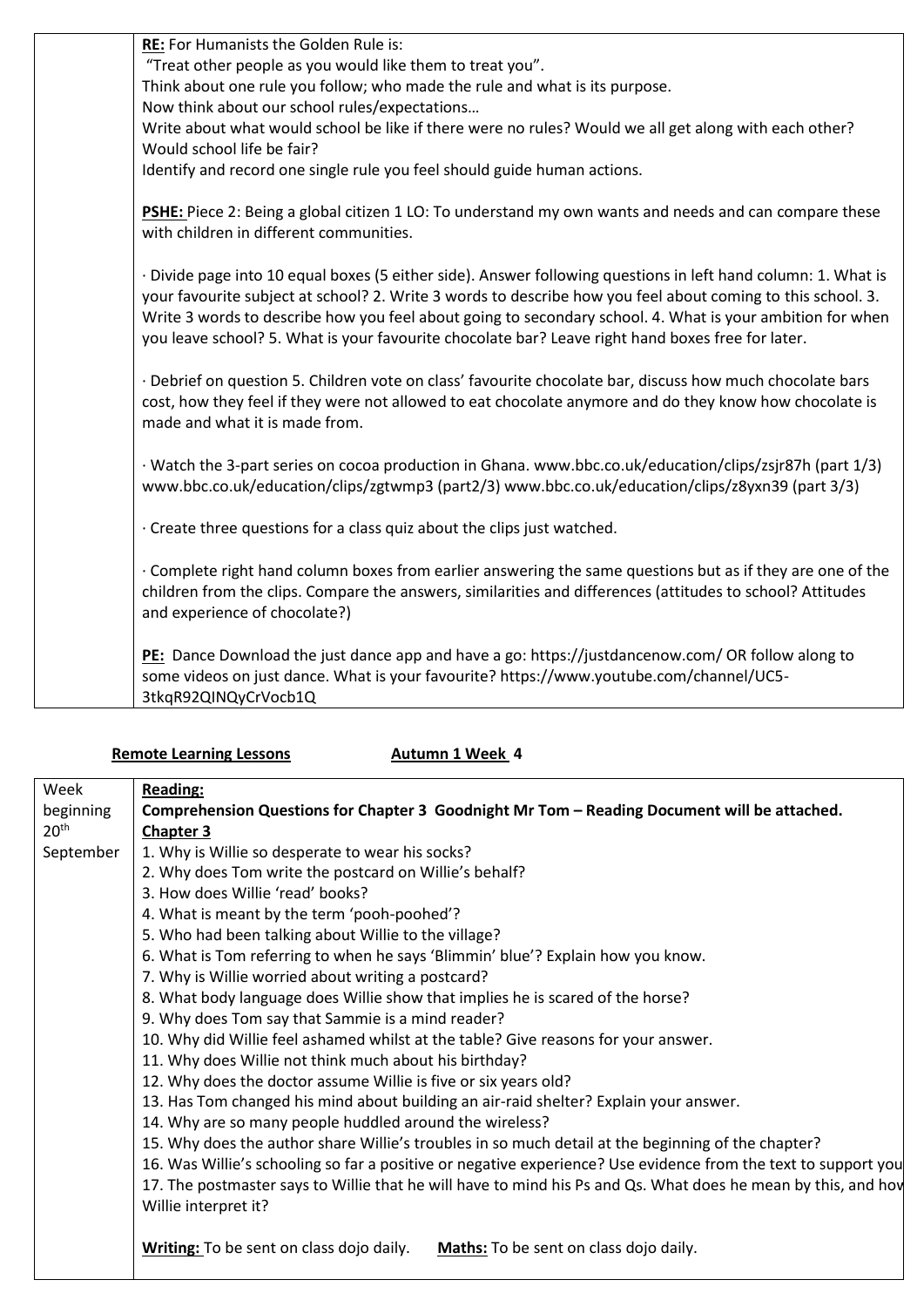# **Science:**

Think about the investigation you did last week.

Recap by watching these videos:

Adding more bulbs to a circuit.

[https://classroom.thenational.academy/lessons/what-are-the-different-components-in-an-electrical-circuit](https://classroom.thenational.academy/lessons/what-are-the-different-components-in-an-electrical-circuit-cdk34d?activity=video&step=2&view=1)[cdk34d?activity=video&step=2&view=1](https://classroom.thenational.academy/lessons/what-are-the-different-components-in-an-electrical-circuit-cdk34d?activity=video&step=2&view=1)

Adding more batteries to a circuit. [Adding batteries in a circuit -](https://www.youtube.com/watch?v=w3szTiS5z1Q) YouTube

Research voltage. What is it? Research ammeters. What are they used for?

Use your research to answer:

- 1. Why were bulbs brighter when more batteries were added?
- 2. Why were bulbs dimmer as more bulbs were added?

# **Geography:**

Research where volcanoes happen around the world (continents / countries). Do any occur in the U.K. or Europe? What is the Ring of Fire – discuss this in relation to our continuous provision using vocabs such as equator, Northern & Southern Hemisphere and settlement (why do people choose to live near volcanoes?).

**Computing:** To understand the importance of having a secure password.

Brute Force Hacking is when we use 'trial and error' to guess a password. Ask an adult or a sibling at home to think of a 3-digit number and give yourself 2 minutes to guess what the number is. Write your guesses on a piece of paper and ask them to see if their number is on the paper.

This is an example of Brute Force Hacking. You are literally just trying everything until it works.

Go to Scratch, 'Brute Force Emulator' [Brute force emulator on Scratch \(mit.edu\)](https://scratch.mit.edu/projects/236230906/editor)

Press the green flag above the animated girl. Enter the number you were trying to guess. Does the computer find it easily? How come a computer can find a solution much quicker than a person can?

Look at the code used to create the Brute Force Emulator. Can you see how it works?

Explore the code, try to adapt it to hack 4- and 5-digit codes.

If you want to share your new code, send screenshots of your work.

**Art:** In sketch books draw and compare two different batik patterns from Indonesia and Mozambique.

- What features do you like?
- What is the basis of the patterns?
- Is it repeated? Is it the same all over?
- How many colours are used?
- What could you use the fabric for?

**RE:** *What is the meaning of equality?* Research and record what the definition of equality is. Treating people equally does not necessarily mean treating them the same. Think more deeply about the real meaning of equality through these question:

• *In Victorian times school children were forced to write using their right hands. They were being treated the same, but were they being treated equally? What about children who were left handed?* Can you add any more to your definition about equality?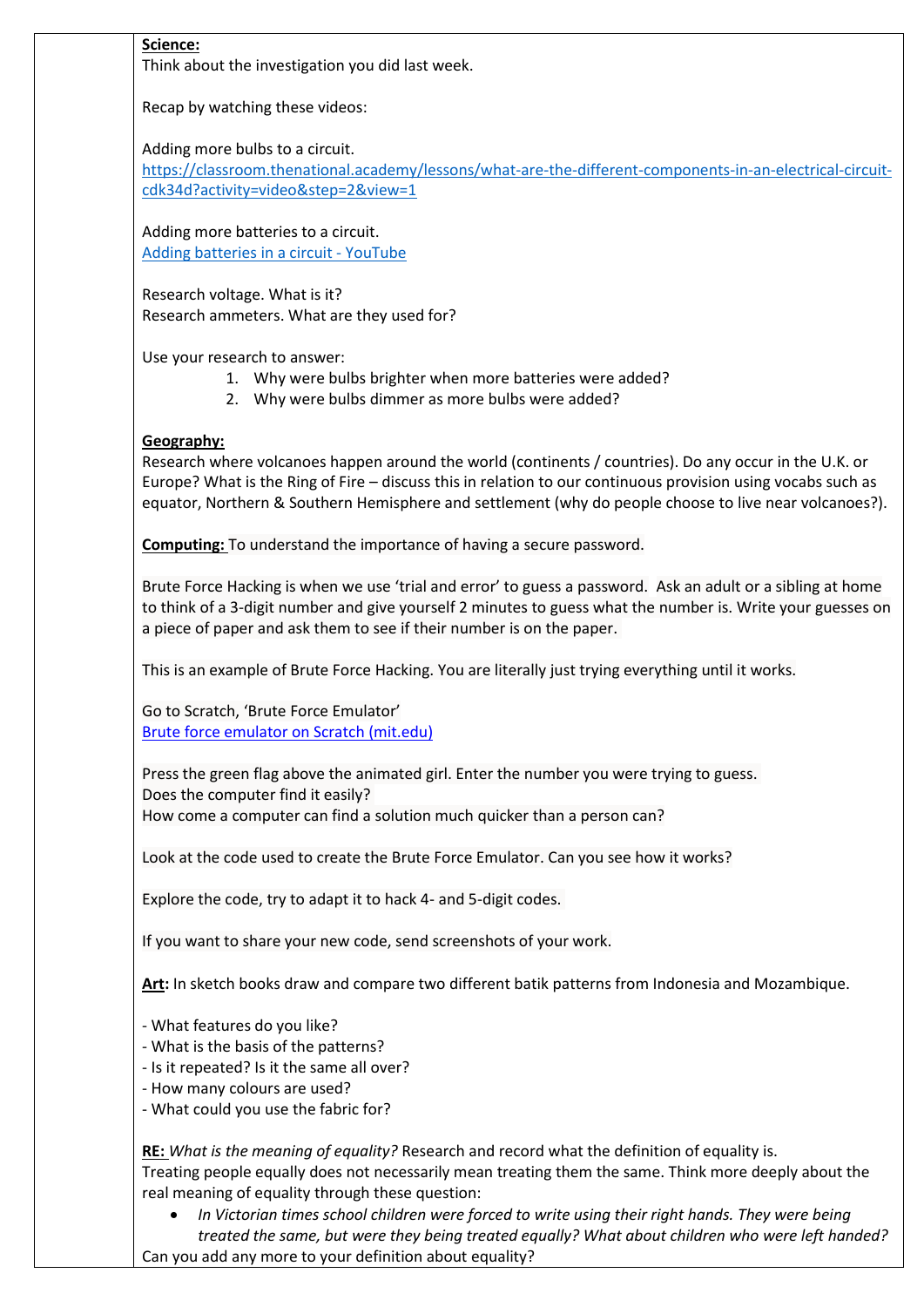| Humanists believe that all human beings are equal and should be treated accordingly.                    |
|---------------------------------------------------------------------------------------------------------|
| Now write about what is the importance of equality, in terms of how we treat each other?                |
| PSHE: Children compare similarities and differences between themselves and children in Ghana working on |
| cocoa plantations through watching clips of child labour on cocoa plantations, answering questions from |
| their own point of view and from a child in Ghana's point of view and through discussion and debate.    |
| Link to be sent.                                                                                        |
| PE: Fitness Can you complete any of these fitness videos? How many can you do in a week?                |
| https://www.youtube.com/playlist?list=PLvuT1Bjs2VSF0Yqahj8VAKBwyYFnLJIDa                                |

|                  | <b>Remote Learning Lessons</b><br>Autumn 1 Week 5                                                                                                    |
|------------------|------------------------------------------------------------------------------------------------------------------------------------------------------|
| Week             | <b>Reading:</b>                                                                                                                                      |
| beginning        | Comprehension Questions for Chapter 4 Goodnight Mr Tom - Reading Document will be attached.                                                          |
| 27 <sup>th</sup> | <b>Chapter 4</b>                                                                                                                                     |
| September        | 1. The lady in the shop asks Tom if he wants his usual. What does this tell you about Tom?                                                           |
|                  | 2. Where were the group of children going that were at the train station? Why might they be going there?                                             |
|                  | 3. What is a draper's shop?                                                                                                                          |
|                  | 4. Why hadn't Tom been into the art shop for so long?                                                                                                |
|                  | 5. Why was Sam barking when they arrived back at the cottage?                                                                                        |
|                  | 6. Why is Noah's Ark written in italics in the text?                                                                                                 |
|                  | 7. Why was Willie stunned in the shop?                                                                                                               |
|                  | 8. Why might the soldiers at the station have bulging kit-bags?                                                                                      |
|                  | 9. Why were Tom and Willie in the draper's?                                                                                                          |
|                  | 10. What does the librarian really think of Tom Oakley?                                                                                              |
|                  | 11. Why do you think Willie is happy not to pretend any more about reading from the Bible?                                                           |
|                  | 12. Why do you think Mrs Fletcher arrived at the house that evening?                                                                                 |
|                  | 13. Why has the author described Willie's nap as a 'chaotically dream-filled sleep'? What impact does this                                           |
|                  | have on the reader?                                                                                                                                  |
|                  | 14. What does the draper think about the war? Use evidence from the text to support your answer.                                                     |
|                  | 15. When the draper speaks, the author has chosen to spell words incorrectly, for example 'itler(Hitler)                                             |
|                  | and Hoakley (Oakley). Why has the author chosen to do this?                                                                                          |
|                  | 16. How is the town similar or different to town centres now?                                                                                        |
|                  | 17. Tom is carrying a parcel when he returns to the library to pick up Willie. What do you think is in the                                           |
|                  | parcel?                                                                                                                                              |
|                  | 18. Tom jokes about the organ player, Sandy Macpherson. How do Tom's opinion and the draper's opinion                                                |
|                  | differ. Use evidence from the text to support your answer.<br>19. What is the draper talking about when he says he would even take on a bright girl? |
|                  | 20. Why has the author included a line of stars and a large gap between two paragraphs in the same                                                   |
|                  | chapter?                                                                                                                                             |
|                  | 21. What is meant when the author says 'rain and hail bounced on the tile roof with such venom'?                                                     |
|                  | 22. Why is the name of the chapter 'Equipped'?                                                                                                       |
|                  |                                                                                                                                                      |
|                  | Writing: To be sent on class dojo daily.<br>Maths: To be sent on class dojo daily.                                                                   |
|                  | Science:                                                                                                                                             |
|                  | Research and answer the following:                                                                                                                   |
|                  | 1. What is a resistor?                                                                                                                               |
|                  | What happens when resistors are added to a circuit?<br>2.                                                                                            |
|                  | What is voltage?<br>3.                                                                                                                               |
|                  | How can you change the voltage in a circuit?<br>4.                                                                                                   |
|                  | How happens when the voltage is changed in a circuit?<br>5.                                                                                          |
|                  |                                                                                                                                                      |
|                  | Geography: Research where earthquakes and tsunamis happen around the world (continents / countries).                                                 |
|                  | Do any occur in the U.K. or Europe? If they do not occur in these parts in the world, explain why.                                                   |
|                  |                                                                                                                                                      |

**Computing:** To create a google site with information about Bletchley Park.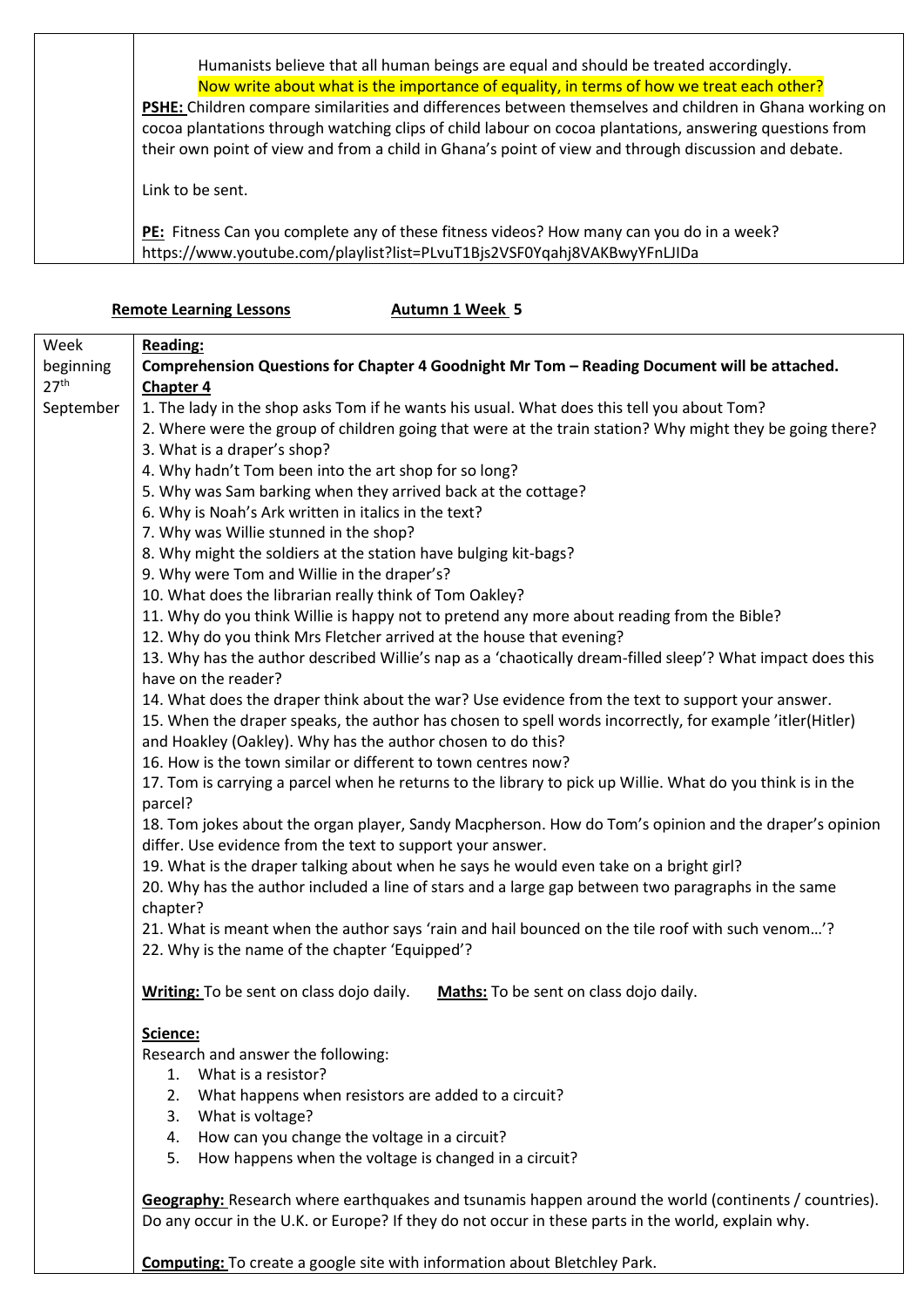| Research and complete the Bletchley Park Questionnaire. (To be emailed out). Use 'Google Sites' to create   |
|-------------------------------------------------------------------------------------------------------------|
| your own webpage about Bletchley Park. Google Sites                                                         |
| The main aim of your website is to teach other people your age about Bletchley Park.                        |
| The information:                                                                                            |
| • Should be presented in a clear and attractive way                                                         |
| • Should include plenty of information                                                                      |
| • May include a survey or questionnaire                                                                     |
| . Should include at least three different pages with information about Bletchley that you have either found |
| out independently or learned by solving the questionnaire at the beginning of the lesson.                   |
|                                                                                                             |
| Art: Research different methods of Batik dying, add these to your research fact sheet.                      |
| If you have any of the materials at home feel free to experiment with different methods.                    |
|                                                                                                             |
| RE: Watch the following video about Humanist ceremonies, record why Humanists have ceremonies and           |
| what makes them different to religious ceremonies https://www.youtube.com/watch?v=wzTXicmkrQ4               |
| PSHE: Research Maslow's Hierarchy of Needs and create the pyramid in your book. On each level discuss       |
| what you think is most important to you then identify which needs are more important to other people. Are   |
| all needs as important as each other?                                                                       |
|                                                                                                             |
| PE: Fitness Can you complete any of these fitness videos? How many can you do in a week?                    |
| https://www.youtube.com/playlist?list=PLvuT1Bjs2VSF0Yqahj8VAKBwyYFnLJIDa                                    |

# **Remote Learning Lessons Autumn 1 Week 6**

| Week            | <b>Reading:</b>                                                                                                      |
|-----------------|----------------------------------------------------------------------------------------------------------------------|
| beginning       | Comprehension Questions for Chapter 5 Goodnight Mr Tom - Reading Document will be attached.                          |
| 4 <sup>th</sup> | <b>Chapter 5</b>                                                                                                     |
| October         | 1. Looking at the name of the chapter, what do you think will happen in this chapter?                                |
|                 | 2. What five things did Chamberlain say that we would be fighting against?                                           |
|                 | 3. What is a latrine?                                                                                                |
|                 | 4. Why was Sam put in the corner of the garden?                                                                      |
|                 | 5. Tom says he needs to dig a trench for the Anderson. What is an Anderson?                                          |
|                 | 6. According to Willie's mother, what should Willie do on a Sunday, and what should he not do?                       |
|                 | 7. Although we have not met Willie's mother, how does the author make you dislike her?                               |
|                 | Section C                                                                                                            |
|                 | 8. Why was Willie confused about the hymn books?                                                                     |
|                 | 9. The church is full of lots of different people. What does this tell you about the village?                        |
|                 | 10. What does Tom mean when he tells Willie to 'lahit'?                                                              |
|                 | 11. Why do you think the message from the Prime Minister had been broadcast by the wireless? Explain<br>your answer. |
|                 | 12. Why do you think Mr Fletcher and his teenage boys come to help dig and build the Anderson shelter?               |
|                 | 13. How does Tom react to Willie's frequent bed wetting?                                                             |
|                 | 14. Why does Willie think that the church might be like heaven?                                                      |
|                 | 15. Do you think that the congregation knew there was going to be a special message that day? Explain your           |
|                 | answer.                                                                                                              |
|                 |                                                                                                                      |
|                 | Writing: To be sent on class dojo daily.<br>Maths: To be sent on class dojo daily.                                   |
|                 | Science: Predict what will happen in the following investigations.                                                   |
|                 | 1. What happens when you change the voltage of a battery in a circuit?                                               |
|                 | 2. What happens when you change the length of the wires in a circuit?                                                |
|                 |                                                                                                                      |
|                 | Choose one and suggest how you will conduct the experiment.<br>Include:                                              |
|                 | Equipment needed<br>$\bullet$                                                                                        |
|                 | Method                                                                                                               |
|                 | How you will ensure you conduct a fair test.                                                                         |
|                 |                                                                                                                      |

• How you would record your results.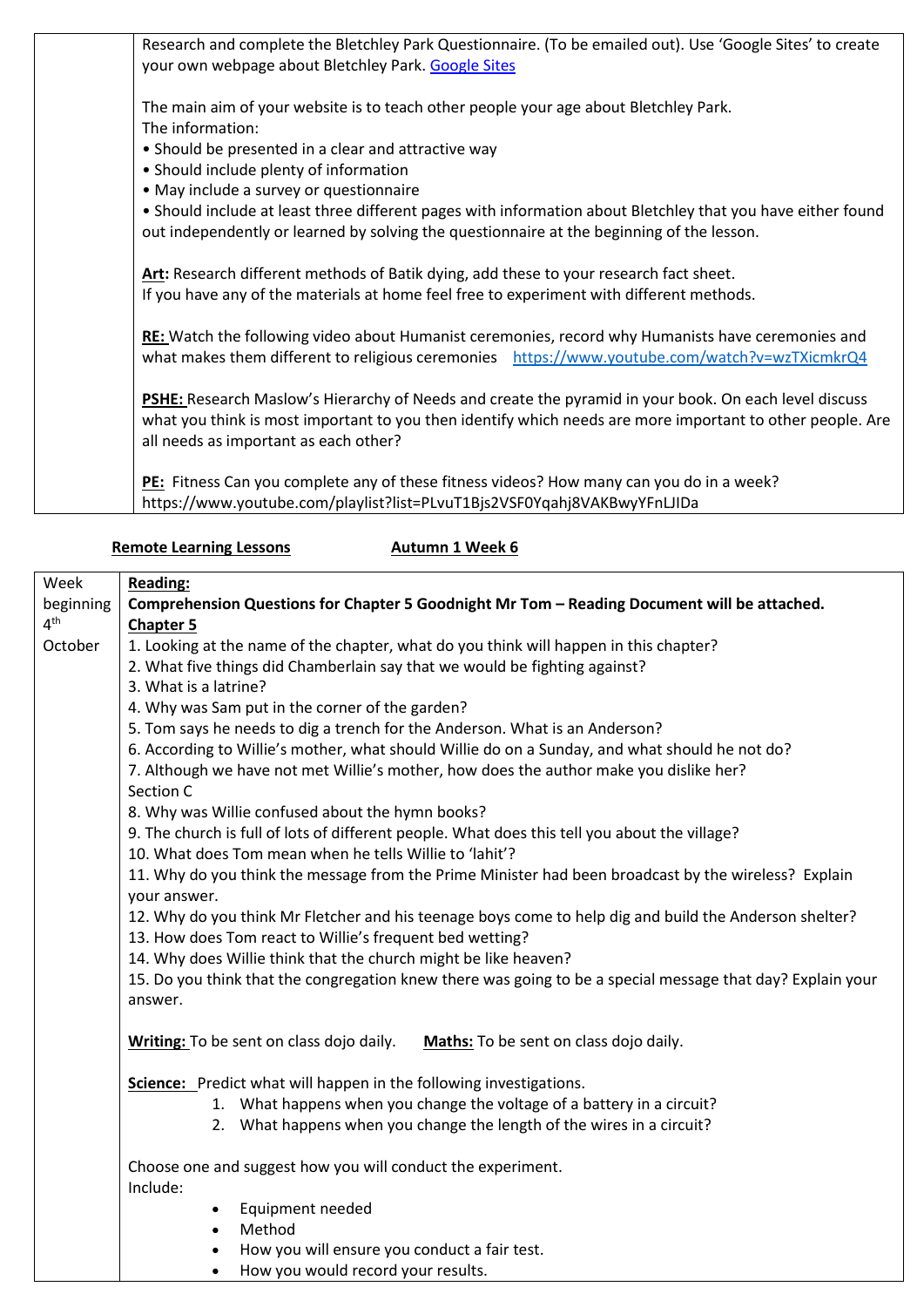| Geography: Research where hurricanes and tornadoes happen around the world (continents / countries). Do<br>any occur in the U.K. or Europe? If they do not occur in these parts in the world, explain why.<br>Research: What is a wind vane? What is an anemometer and how is it used?                                                                                                                                                                                                                        |
|---------------------------------------------------------------------------------------------------------------------------------------------------------------------------------------------------------------------------------------------------------------------------------------------------------------------------------------------------------------------------------------------------------------------------------------------------------------------------------------------------------------|
| <b>Computing:</b><br>To understand about some of the historical figures that contributed to technological advances in computing.                                                                                                                                                                                                                                                                                                                                                                              |
| In next week's lesson, you will be creating a presentation about a historical figure relating to the world of<br>computer science.                                                                                                                                                                                                                                                                                                                                                                            |
| In this week's lesson, you will need to research a 'computer hero' so you have enough information to create<br>your presentation next week.                                                                                                                                                                                                                                                                                                                                                                   |
| The key information that you need to include about your figure is:<br>• Where they were brought up (were they rich or poor?).<br>• What their discovery was.<br>. Whether they worked with anyone else.<br>• Whether they had any struggles along the way.<br>. Why they were important to computing.                                                                                                                                                                                                         |
| You can choose from the following historical figures; Alan Turing, Katherine Johnson, Bill Gates and Paul Allen,<br>Steve Jobs and Steve Wozniak, Eben Upton, Grace Hopper or Hedy Lamarr.                                                                                                                                                                                                                                                                                                                    |
| Art: We will be looking at the design and colours from Mozambique for our design inspiration.                                                                                                                                                                                                                                                                                                                                                                                                                 |
| Come up with a design criterion. Design a wall hanging following your criteria and plan out colours and pattern<br>you will use for final product                                                                                                                                                                                                                                                                                                                                                             |
| Write instructions/complete a flow diagram to show how you will make your product using the Batik method                                                                                                                                                                                                                                                                                                                                                                                                      |
| <b>RE:</b><br>Research one of the Humanist ceremonies in the LO and compare it to the same ceremony in a different<br>religion.                                                                                                                                                                                                                                                                                                                                                                               |
| PSHE: Children create a spider diagram with their treasure (goal for the year) in the middle. Children then<br>write their own perceived obstacles, solutions and rewards radiating from the middle of the web. Children<br>think through what they want their learning charter to look like focussing on rights and responsibilities and fill<br>out their own learning charter to help achieve their goals.                                                                                                 |
| PE: Fitness Create and complete your own fitness circuit. Your circuit needs to include 8 different activities.<br>Each activity should last 45 secs with 15 secs rest. Try and complete this circuit 3 times. Use some of the<br>activities you have learnt by completing the fitness videos or follow Mr Hammonds. Activity 1: Squats Activity<br>2: Press ups Activity 3: Jumping Jacks Activity 4: Sit ups Activity 5: Lunges Activity 6: Plank Activity 7: Jog on<br>spot Activity 8: mountain climbers. |

# **Remote Learning Lessons Autumn 1 Week 7**

| Week             | Reading: Comprehension Questions for Chapter 6 Goodnight Mr Tom - Reading Document will be attached.          |
|------------------|---------------------------------------------------------------------------------------------------------------|
| beginning        | <b>Chapter 6</b>                                                                                              |
| $11^{\text{th}}$ | 1. What reason does Zach give for being so chatty and forward?                                                |
| October          | 2. Why were the group in the village hall surprised when Tom volunteered to help?                             |
|                  | 3. Why is the apostrophe located at the end of the word Dobbs in the phrase 'it wasn't until he reached the   |
|                  | gate of Dobbs' field'?                                                                                        |
|                  | 4. What are 'the blacks'?                                                                                     |
|                  | 5. Zach and Willie went into the house to collect the ladders. Do you think this is a good idea? Explain why. |
|                  | 6. What is meant by the term 'pitch black'?                                                                   |
|                  | 7. What help has Tom volunteered for?                                                                         |
|                  | 8. What feature is used in the phrase 'Willie stared at their silent silhouettes' on page 82?                 |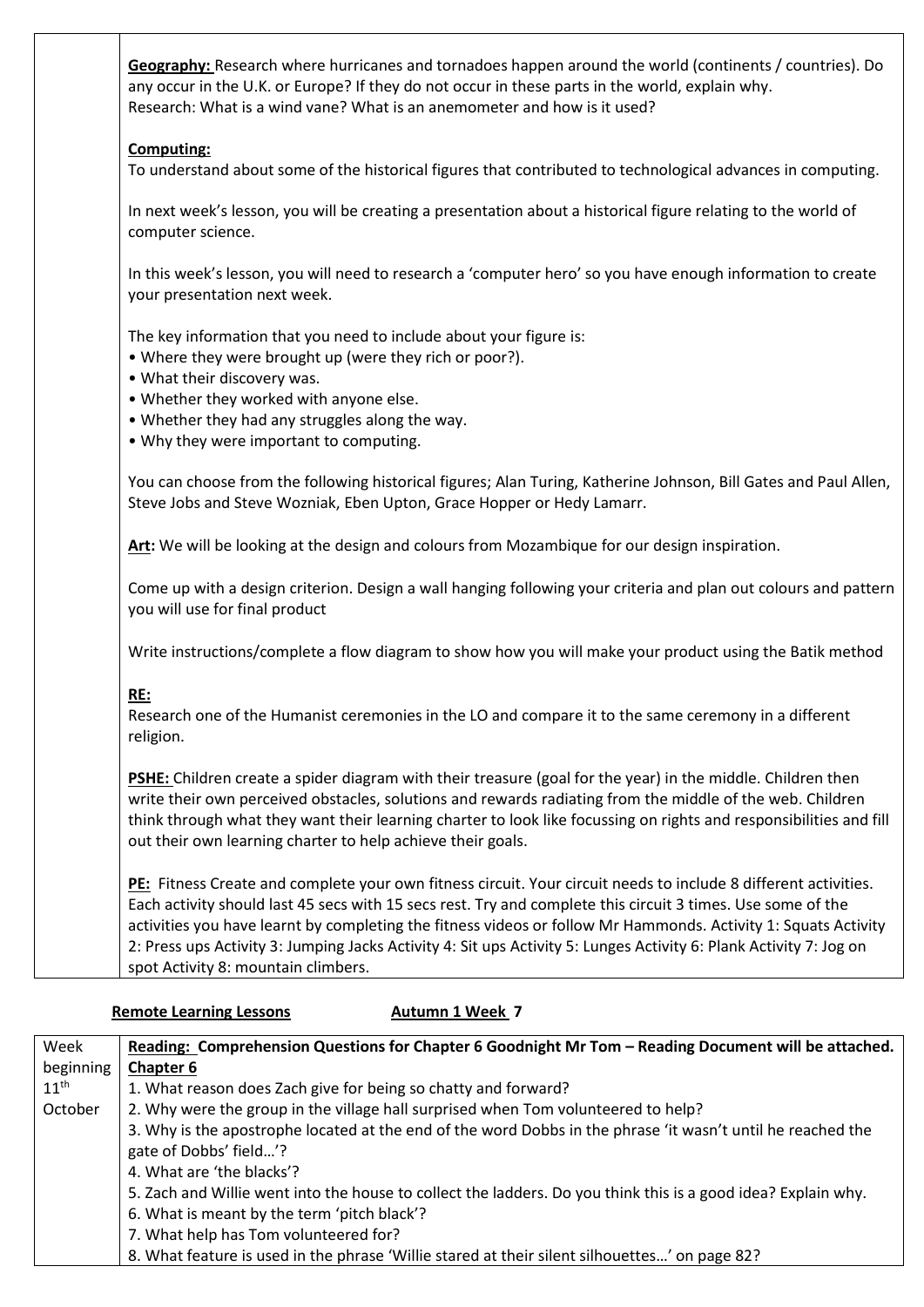9. Why did Willie flinch when Zach patted his back?

10. What first impressions does the character Zach give in the first two pages? Give reasons for your answer.

11. What word does the author use to move the setting from Zach and Willie to Tom in the village hall?

12. What is meant by the term 'partake' on page 82?

13. Why did Willie think he may have dreamt Zach asking him to visit again tomorrow?

14. Why might Sam be eying the bathtub suspiciously?

15. Why is the word 'near' at the top of page 77, written in italics?

16. How does the word 'clattered' in the phrase 'they clattered into the hallway' give the reader a specific picture in their mind?

17. Why is Willie horrified at the bathtub being full of water?

18. Why does the author describe the bath as an ordeal?

19. How has Tom's character changed from before the beginning of the book until now?

**Writing:** To be sent on class dojo daily. **Maths:** To be sent on class dojo daily.

## **Science:**

In class, you will be making a set of traffic lights using everything you have learned about electricity this half term.

1. Draw the circuit you would use to create working traffic lights.

2. Draw a detailed diagram of the switch you would use (Remember, traffic lights need 3 lights which turn on one after the other.)

3. Describe how you will make your traffic lights.

- What materials will you use for the outside?
- How will you show the different coloured lights?
- Where will the circuit be placed inside your model?

## **Geography:**

Research other types of natural disasters and discuss why they occur and where they occur around the world. Research: what s a rain gauge? How is it used?

What is precipitation?

Research and discuss the water cycle.

**Computing:** To research and present information about historical figures in computing.

Last week, you researched a historical figure relating to the world of science. (Your work will be sent to you).

Complete a presentation using your information. The key rule for presentations is to have no more than three- five short bullet points per slide so you need to ensure that your slide information is to the point.

You may decide to explore different animations throughout your presentation.

It would also be a good idea to add relevant pictures to break up the information.

**Art:** Use PVA glue Method and piece of plain white material to create your Batik design.

- Use the design criterion and think about how well you met these.

- Which parts of the project did you enjoy the most and why?

- What do you think worked particularly well? Why?
- What would you do differently next time? Why?
- What have you learned that you didn't know before?

**RE:** *What would you like to be remembered for?* Humanist view